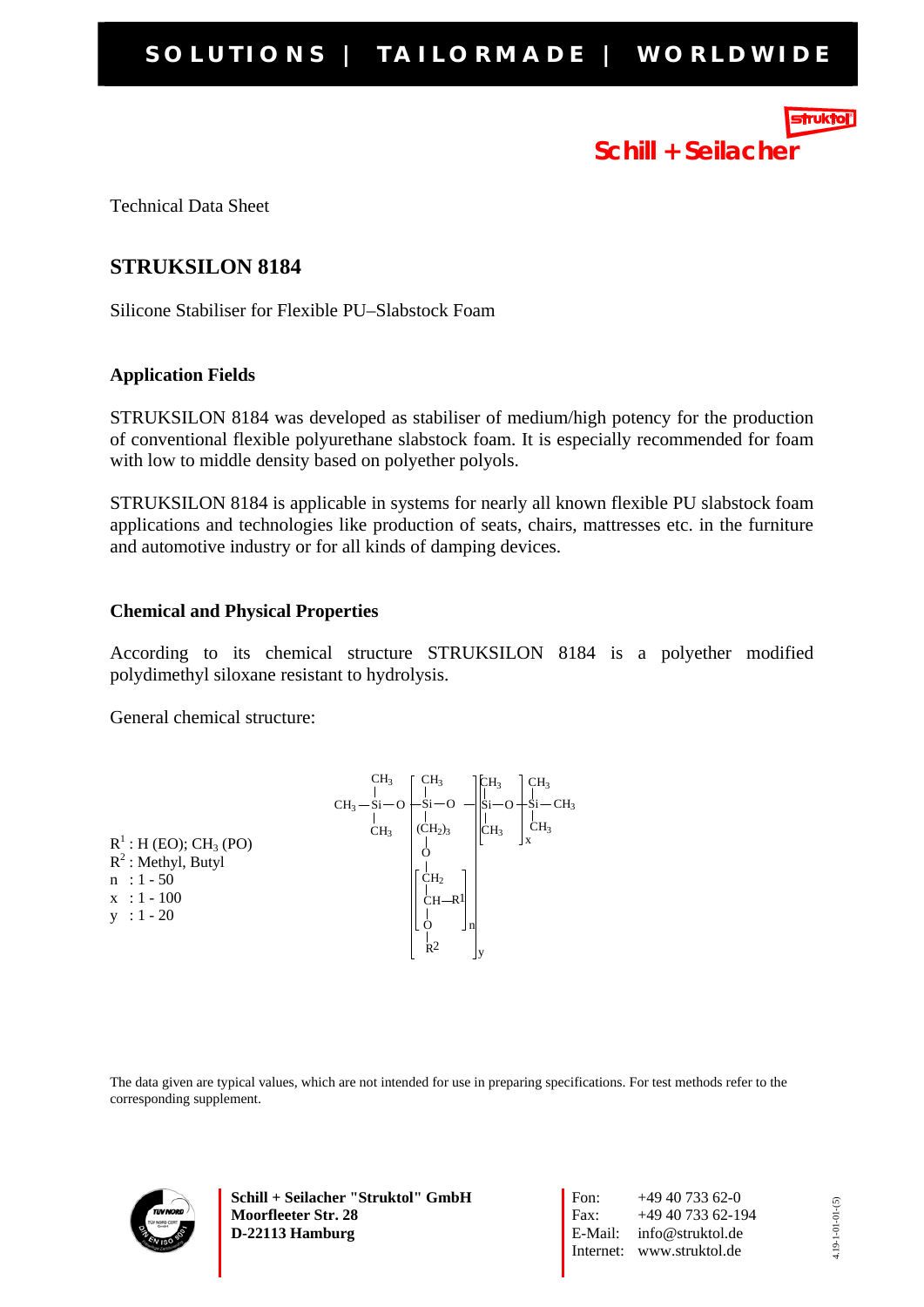STRUKSILON 8184 is a clear, colourless to slightly yellow liquid of middle viscosity, has strong stabiliser properties and is miscible with water at room temperature.

| Viscosity at $25^{\circ}$ C   | $\lceil$ mm <sup>2</sup> /s]         | app. 500   |
|-------------------------------|--------------------------------------|------------|
| Cloud Point                   | $\lceil$ <sup>o</sup> Cl             | app. 35    |
| Density at $25^{\circ}$ C     | $\left[\mathrm{kg/m}^3\right]$       | app. 1015  |
| Flash point (DIN EN ISO 2719) | $\Gamma$ <sup>o</sup> C <sub>1</sub> | >100       |
| Refractive index              |                                      | app. 1.443 |

#### **Technical Properties**

STRUKSILON 8184 is a stabiliser of medium/high potency. Especially in low density foams STRUKSILON 8184 offers the right balance of enough potency to stabilize the foam even at high degrees of expansion, and the ability to fulfil the sometimes contradictory requirements of an excellent air flow, a fine cell size and high hardness of the foam. The medium to high potency opens the way to use STRUKSILON 8184 in a wide density range, starting from < 10 kg/m<sup>3</sup>. In a lot of cases in low density foams STRUKSILON 8184 offers the possibility to reduce the amount of silicone in comparison to most of the competitors materials, still having enough stabilizing power and additionally offering an increase of the hardness of the foams.

In the higher density foams a reduction of the silicone content in combination with a reduction of the tin level is recommend and excellent foam results can be achieved.

With this performance STRUKSILON 8184 is the optimal addition to our range of stabilizers for flexible slabstock foams. With respect to the potency and the use level of the material it is well fitting in the gap between STRUKSILON 8183 and STRUKSILON 8104.

Furthermore, STRUKSILON 8184 can be used in the box foaming process, as well as in continuous production of slabstock foams.

STRUKSILON 8184 can be used in combination with all usual co-blowing agents like methylenechloride or acetone. It is also well suited for the use in calcium carbonate filled formulations.

#### **Recommended Dosage**

Usually, STRUKSILON 8184 is generally applied in quantities of 0.7 to 1.8 php (parts on 100 parts polyol). We recommend to adjust the optimum dosage to the corresponding formula, type and amount of activators, catalysts, blowing agents and the activity of raw materials.

The data given are typical values which are not intended for use in preparing specifications. For test methods refer to the corresponding supplement.